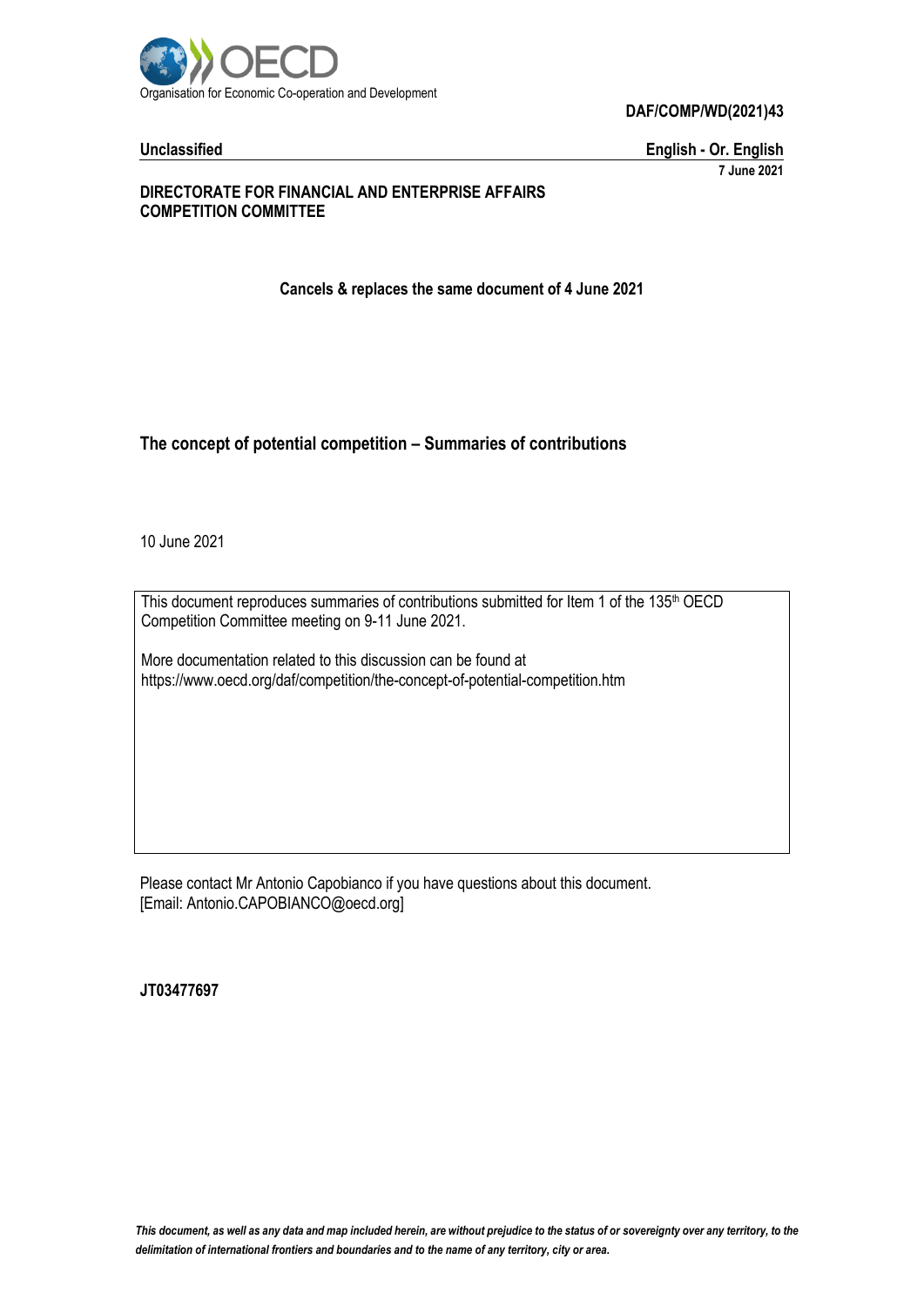#### $2 |$  DAF/COMP/WD(2021)43

# Table of contents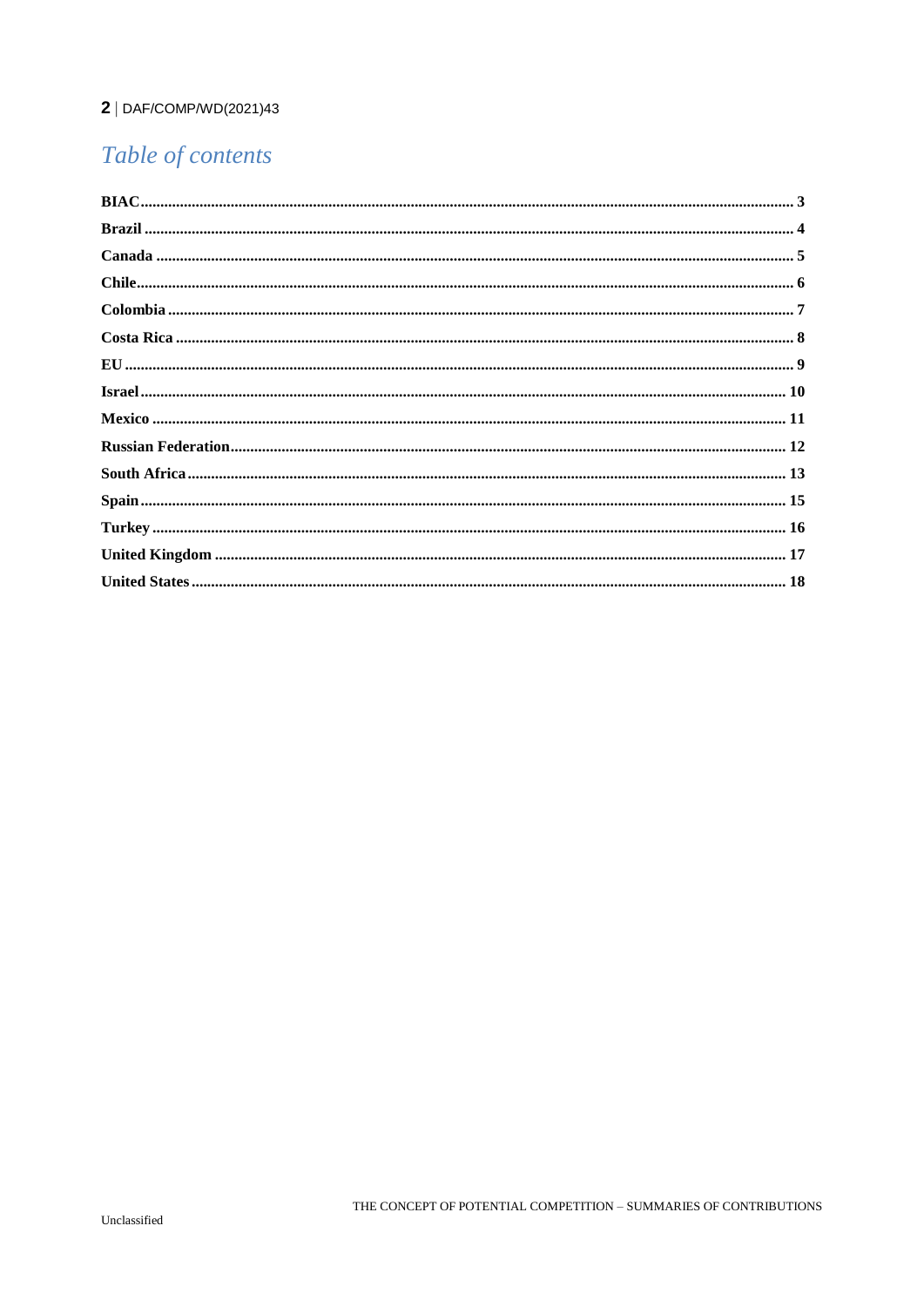*BIAC*

<span id="page-2-0"></span>The current debate regarding the nature of potential competition, particularly in relation to innovative markets, has gained significant attention. In this submission, certain principles which ought to be considered in the context of "potential competition" are emphasized. These include, amongst others:

- While acknowledging that one cannot remove subjectivity or discretion entirely, it is imperative that competition law rules are developed and enforced in an objective and evidence-based manner. The law must remain clear, certain and capable of being transparently applied. Good competition law principles require a transparent and economically sound structural approach to analyzing the effects of mergers.
- Proposals to assess "market power" in the absence of defining "relevant markets" would represent a serious departure from established and accepted norms of competition analysis and could introduce a risk of conjecture in the assessment of potential competition.
- Significant reforms such as lowering the standard of proof or reversing the burden of proof should only be considered where the economic evidence clearly supports such a significant change in the rights of the parties and where such changes are likely to lead to more predictable and objective outcomes. Otherwise, there is a material risk that decisions will be based on perception, bias, or other factors divorced from sound economic analysis.
- There is clearly a balance to be struck between static market analysis and blanket prohibitions. This balance is best struck using a case-by-case, economically sound, evidence-based, competitive effects approach.
- While it may be politically attractive to suggest that authorities be more confident in taking speculative decisions, the impact on the investment climate should not be ignored. Merger regimes where risks are harder to assess will affect investment decisions. Investment capital will tend to flow to those jurisdictions where business and legal certainty is higher.

In summary, the assessment of potential competition in merger analysis is not novel. While agencies are encouraged to better understand complex and dynamic markets (as many have done or are actively doing), objective and evidence-based decision remains critical to ensuring continued, respected review processes. Before "rules" are changed, clear and compelling justifications are required in order to demonstrate that the current processes and rules are inadequate.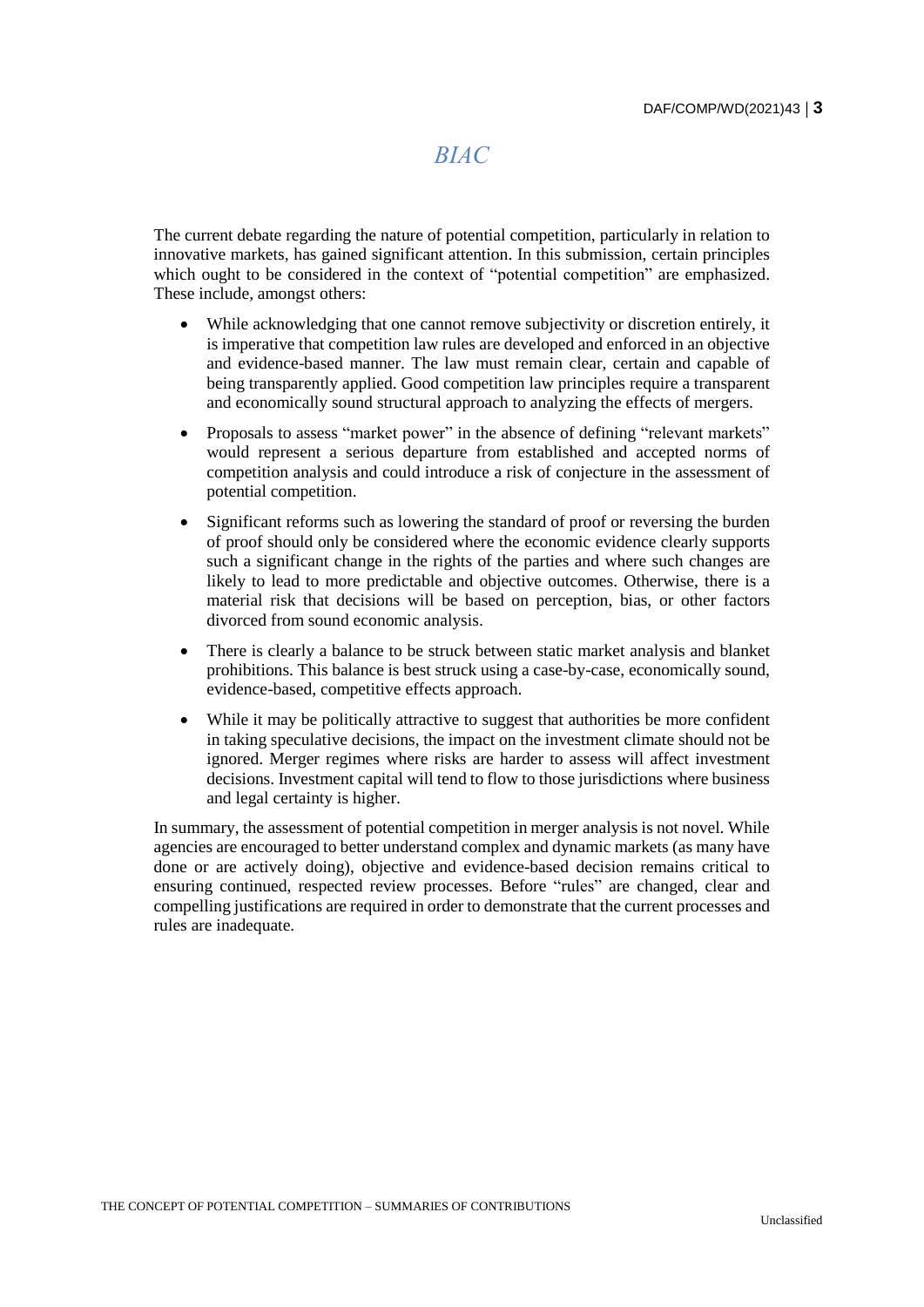*Brazil*

<span id="page-3-0"></span>This paper briefly introduces CADE's approach to potential competition. We note that the core of the potential competition doctrine is the possibility that a player entering the market or an existing player introducing a new product could constrain the pricing decisions of incumbent firms.

However, Posner stated that there is no way to translate the theoretical insight of how the elimination of a potential competitor could affect the market into an objective standard of illegality, pleading, therefore, that the doctrine be abandoned.

Even so, throughout the past decade, CADE successfully made use of the potential competition doctrine when reviewing some of its most complex cases, a few of which called for remedies while others had to be blocked. Thus, the investigation of CADE's methods and understandings seems justified.

In this paper, we are able to show that CADE's Guide for Horizontal Merger Review provides some general guidelines about how and why to address the issues of potential competition. However, it does not exhaust the topic. Thus, it is necessary to analyze some of CADE's previous cases to better understand its approach to potential competition.

The cases mentioned in the paper indicate that CADE's experience with potential competition points to an understanding that, in order to apply this doctrine, it is important to ensure that some conditions are simultaneously present: (i) the relevant market must have certain characteristics of an oligopoly, including a small number of potential entrants; (ii) a potential entry must have pro-competitive effects; and (iii) there must be clear evidence that a potential entrant could in fact enter the market. Without these conditions, any assessment involving potential competition would end up being mere speculation and would, therefore, be irrelevant to the analysis.

Furthermore, CADE has been proactively investigating possible antitrust violations and monitoring markets to identify and prevent attempts to lessen potential competition.

Finally, we listed some of CADE's publications that somehow deal with the potential competition doctrine and promote the adoption of best practices while disseminating scientific knowledge to competition community in Brazil.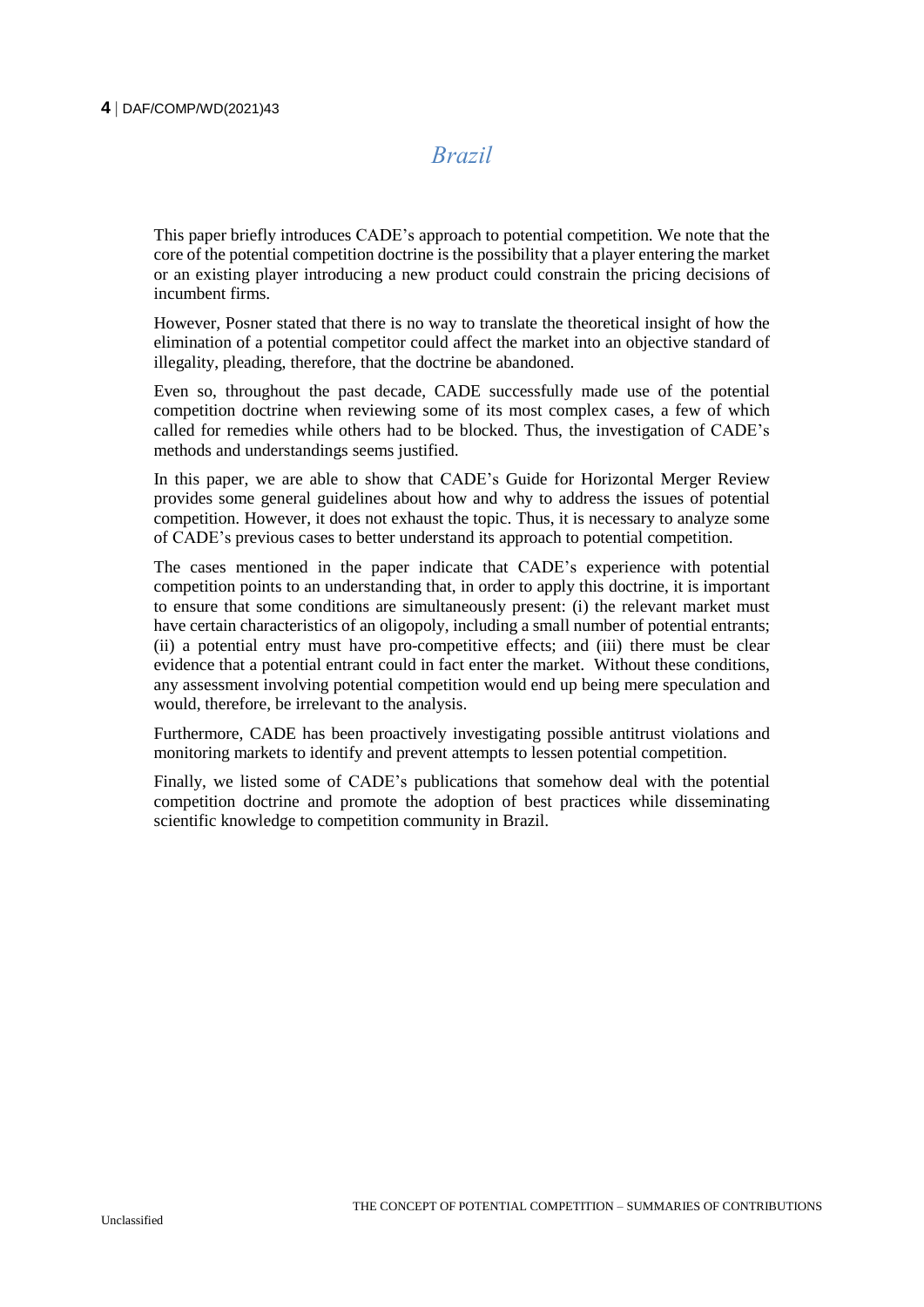#### *Canada*

<span id="page-4-0"></span>The submission focuses on the Bureau's experience and approach in analyzing preventions of competition in merger reviews. It discusses the concept of poised entry prevented by a merger and its anchoring in the assessment of barriers to entry into a market. It describes how the jurisprudence guides the Bureau's approach to mergers involving potential competition and how far off into that prevented future entry can be while still raising concerns under the Act.

The Merger Enforcement Guidelines describe a substantial prevention of competition ("SPC") in this way: Competition may be substantially prevented when a merger enables the merged firm, unilaterally or in coordination with other firms, to sustain materially higher prices than would exist in the absence of the merger by hindering the development of anticipated future competition.

The Tribunal outlined the analytical framework for the assessment of an SPC in its Tervita decision. This framework was subsequently affirmed by the Federal Court of Appeals and the Supreme Court of Canada.

The SPC framework focuses on new entry prevented by the merger and considers whether that entry would have been (i) timely, (ii) likely and (iii) sufficient in scale and scope to materially impact the level of competition in the market.

This analytical framework has been largely adopted in other contexts under the Act, like the abuse of dominance provisions in sections 78 and 79.

The approach in Canada to the SPC analysis is flexible in how to contemplate the but-for world and the different ways that new entry may play out in the absence of the merger. The steps toward entry and associated timeline for those steps, that are discussed in the submission, should be discernable and grounded in the evidence.

The standard for the SPC (and SLC) test set out in the Act is one of a balance of probabilities; the effects of acquisitions of potential competitors assessed under the merger provisions of the Act will have to be more likely than not to occur.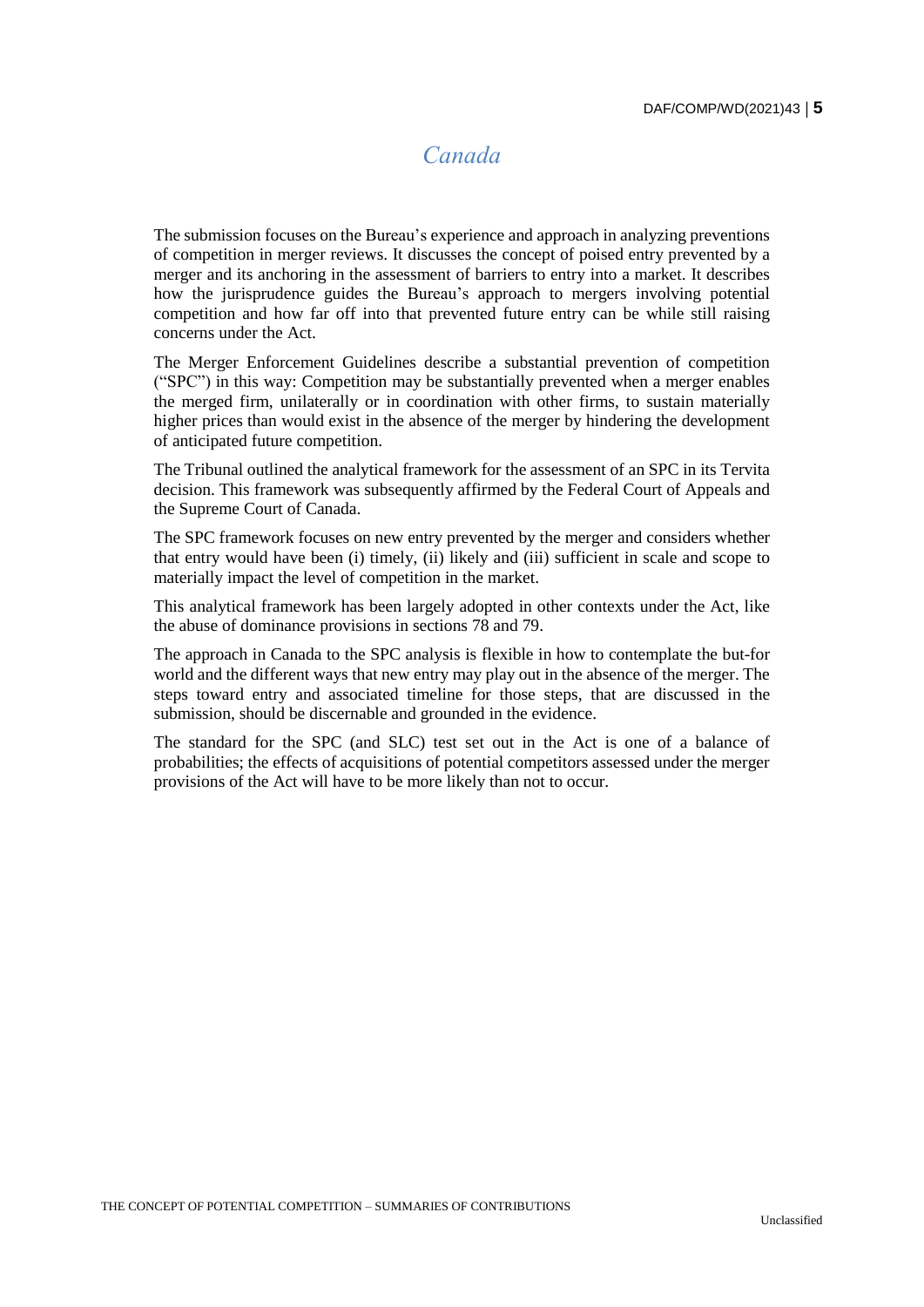#### *Chile*

<span id="page-5-0"></span>In the assessment of horizontal mergers, the Chilean Competition Authority (*Fiscalía Nacional Económica* or "**FNE**") examines within the merger control evaluation whether anticompetitive concerns may result from the concentration among actual or potential competitors. Also, how potential competition may restore some of the competitive pressure lost due to a merger.

In its analysis, the FNE has evaluated that potential competition may impact either the number of actual or potential competitors, or the incentives of players that participate in related markets to expand into neighbouring markets.

In that sense, this contribution approaches two relevant cases in the FNE's case law involving potential competition. Firstly, the acquisition of Cornershop Technologies LLC ("**Cornershop**") by Uber Technologies Inc. ("**Uber**"), in which the loss of a potential competitor was foreseen as an antitrust concern. Secondly, the merger between Peugeot S.A. ("**PSA**") and Fiat-Chrysler Automobiles N.V. ("**FCA**"), in which potential competition was considered as an element that was able to exert competitive pressure after the merger.

The acquisition of Cornershop by Uber involved two digital platforms that function different app services in Chile. On the one hand, Uber operates as Uber Rides in the ridesharing market and as Uber Eats in the food delivery market and, on the other, Cornershop operates in the grocery delivery market. One of the affected markets identified by the FNE was the one of digital platforms that offer on-line grocery delivery where Uber was considered as a potential entrant. Thus, the FNE's assessment had to evaluate whether the loss of a potential competitor represented a substantial lessening of competition. In its analysis, the FNE noted that there were a sufficient number of alternative players which were able to exert competitive constraints to the parties after the transaction. Therefore, the FNE was able to discard the mentioned anticompetitive concern.

Regarding the merger between PSA and FCA, one of the affected markets identified by the FNE was the small light commercial vehicles segment ("**small LCVs**"), where the parties were close competitors and concentrated a relevant market share. The competitive analysis focused then in the ability of some players present in neighbouring markets, but not in small LCVs, to exercise a competitive constraint vis-à-vis the incumbents. The investigation demonstrated that the incentives to enter that market might be affected, hence, the parties offered remedies to address this concern. In particular, PSA's commitment to offer Toyota an annual capacity of small LCVs destined exclusively for Chile with a price discount. This remedy was found to be satisfactory to foster potential competition, as it increases the incentives of Toyota, a potential competitor, to enter the small LCVs market in Chile.

In conclusion, the analysis of potential competition has played a key role within the FNE's merger control assessment, not only as an element that could counter the competitive constraints of the merged entity, but also as a relevant factor in remedies design, safeguarding entry conditions for new players in the affected markets.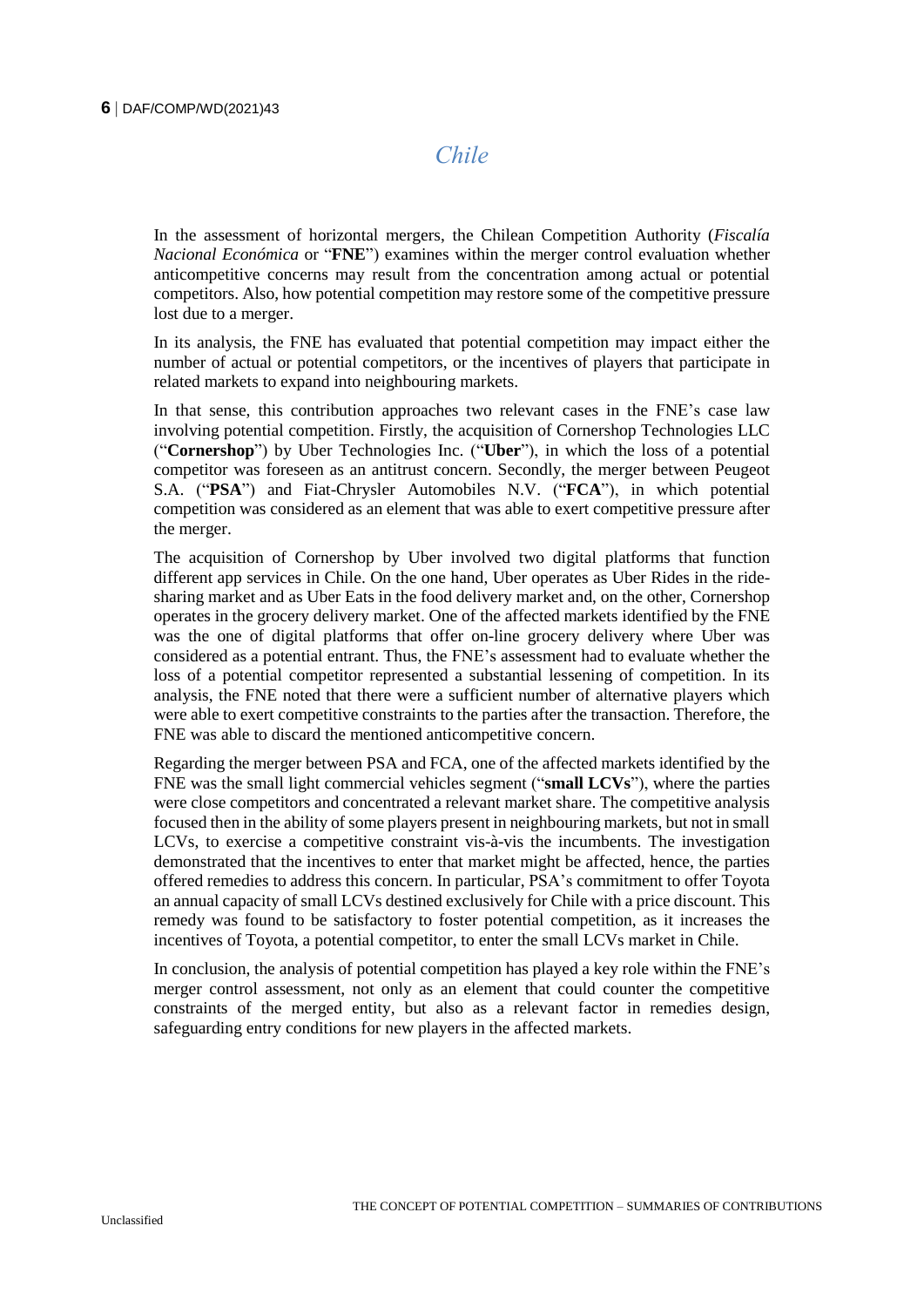#### *Colombia*

<span id="page-6-0"></span>The document lays out Colombia's Superintendence of Industry and Commerce (henceforth, SIC) approach to the notion of potential competition. The purpose is to contribute to the clarification of the concept and to provide our experience assessing potential competition within the merger control procedures conducted by the SIC. Starting with a background on relevant elements from Colombia's applicable merger control regime, followed by the description of barriers to entry, and an account of the concept of potential competition on the basis of a relevant merger case to illustrate how and in which contexts it has been addressed, this document will provide information as to the ambit of the SIC's work on the matter.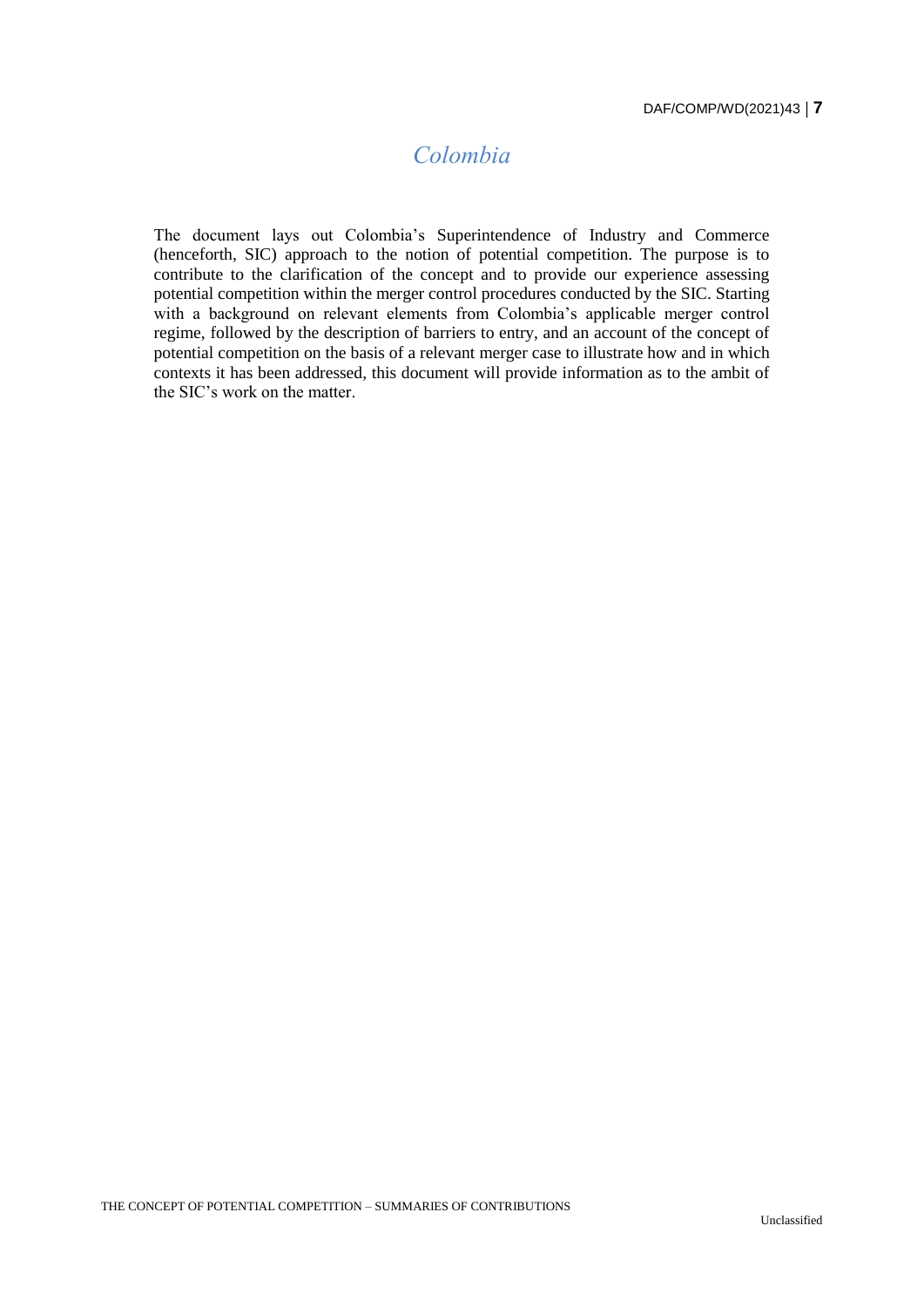### *Costa Rica*

<span id="page-7-0"></span>Costa Rican regulations, either, soft law and hard law, on the Competition Law establish that barriers to entry and the factors which could foreseeably alter these barriers and the supply of other competitors must be assessed, since it is considered highly relevant to analyze both potential and current competition in order to determine the existence of substantial market power in a much more accurate way.

This analysis must be carried out in cases of relative monopolistic practices and mergers; regarding absolute monopolistic practices, the regulations establish that potential competitors can also be subjects of this type of practices.

Barriers to entry have been defined as: "factors that prevent or hinder the entry of new economic agents to a market" and potential competitor has been defined as a "any economic agent that has the possibility of entering the market or competing for it, within a reasonable time, depending on the sector and without incurring high sunk costs."

In the application of the regulations in specific cases, especially in the establishment of some technical regulations, one of COPROCOM's concerns is that these legal instruments do not become barriers to entry or expansion of potential or current competitors, especially in relevant markets that tend to be highly concentrated in the hands of a few companies.

Likewise, in the case of SUTEL, it has remained vigilant in the telecommunications sector regarding the imposition or creation of barriers to entry that limit the access of operators to a market, negatively affecting competition and therefore the benefits that it provides.

Furthermore, in merger analysis, both COPROCOM and SUTEL have always tried to analyze that the proposed operations do not result in a market closure, which inhibits the possibility of expansion of current and potential competitors; also, that access to relevant inputs is guaranteed and that there is a possibility of an acceptable response from current and potential competitors who may enter with new products, services, alternative technologies and with new ideas to provide better options to customers or end consumers. In other words, that a contestability and acceptable potential competition in the market is always guaranteed.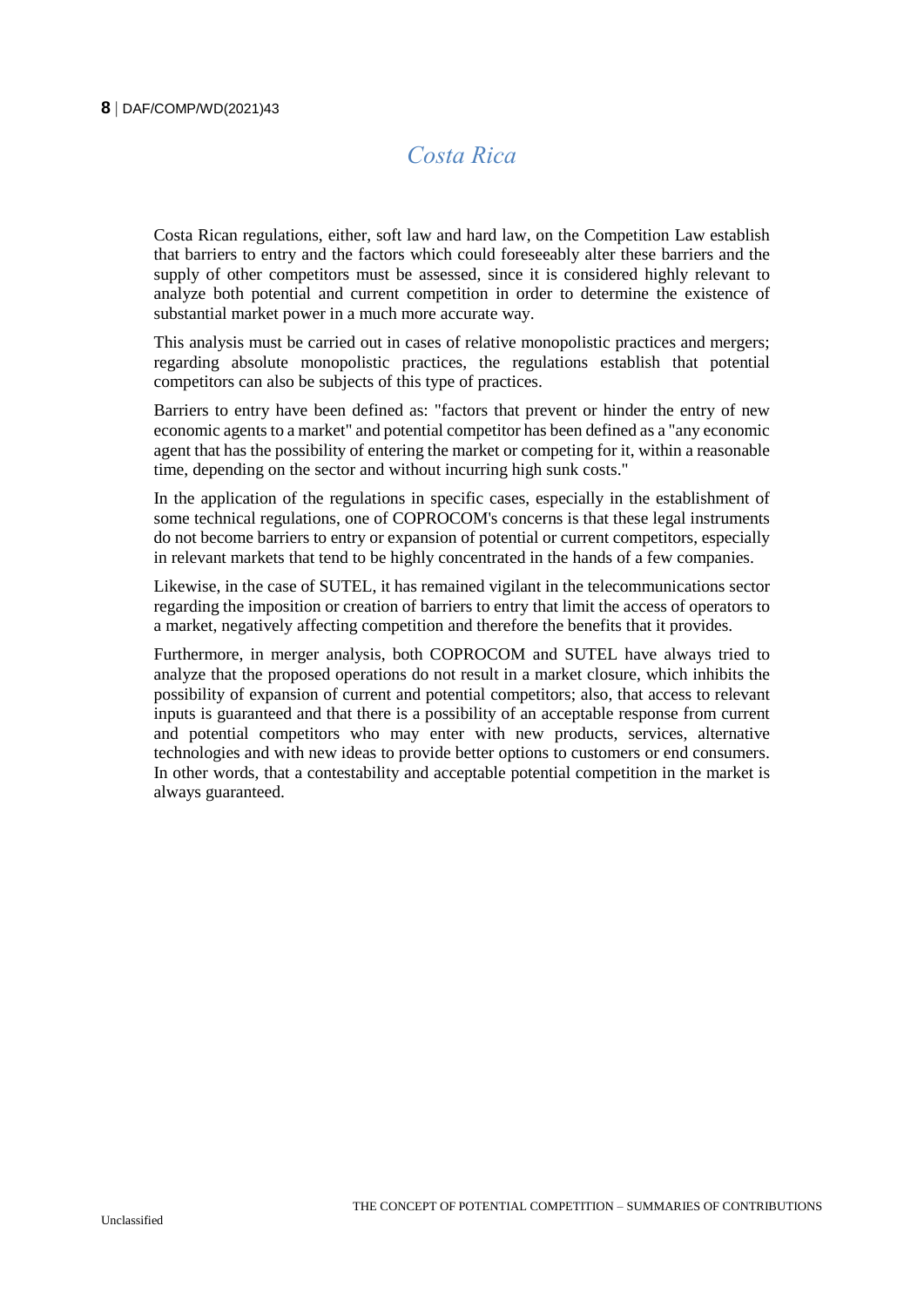*EU*

<span id="page-8-0"></span>Potential competition is a clearly identified source of competitive constraint and plays an important role in assessing the competitive effects of mergers. The applicable legal framework identifies the main scenarios in which the Commission takes potential competition into account in its competitive assessment of mergers: a merger with an entrant, the effect of a merger on entrants, and the countervailing effects of entry by third parties.

In all instances, the main challenge of potential competition lies in the need to push the forward-looking nature of merger control into greater uncertainty by assessing future entry. To do so, the Commission follows the same approach to the competitive assessment as for actual competition, but may shift its focus away from narrowly defined relevant markets, for instance to 'innovation spaces'. Such an assessment can only rely on an extensive, consistent and convincing body of evidence gathered from both the parties and third parties.

Given the focus on the future, this body of evidence is typically more qualitative than is the case for the assessment of actual competition, and internal documents have particular significance in the review. In some cases where barriers to entry are high, the competitive assessment may touch upon each of actual product and price competition, potential competition, and innovation competition, with each assessment relying on somewhat different elements and evidence. This contribution provides illustrations of the Commission's case practice with regard to potential competition.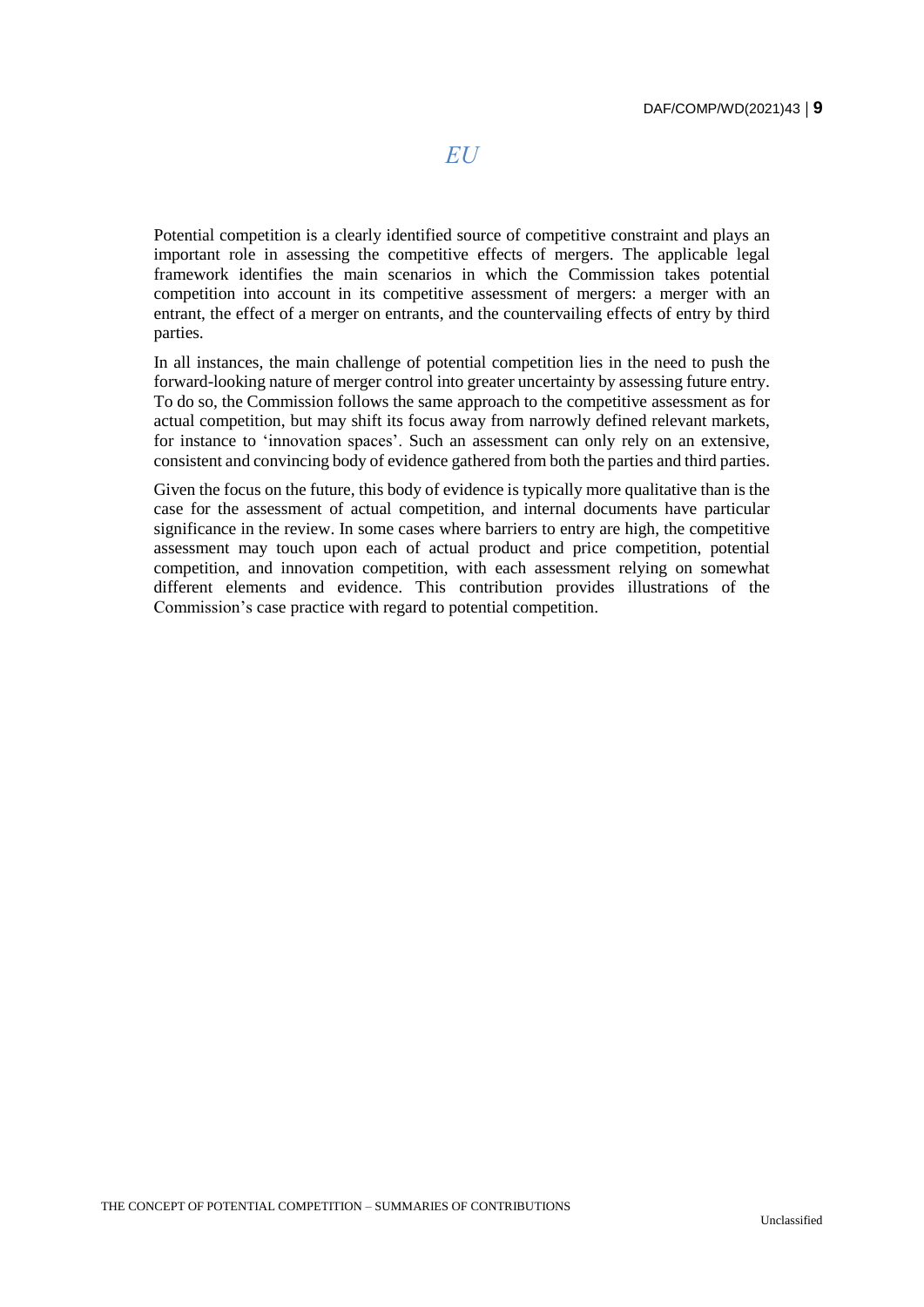#### *Israel*

<span id="page-9-0"></span>Israeli law recognizes the applicability of the potential competitor doctrine; It is present in Israeli block exemption regulations, it has been discussed and applied by the Israel Supreme Court, and the Israel Competition Authority itself incorporates the potential competitor doctrine in its guidelines, opinion papers and decisions.

This contribution by the Israel Competition Authority will provide an overview of the presence and uses of the potential competitor doctrine under Israeli law. We will elaborate on case law and the ICA decisions in this regard, demonstrate how the potential competitor doctrine is incorporated in Israeli legislation, as well as address a few points looking forward, *inter alia* in view of challenges raised by the digital economy.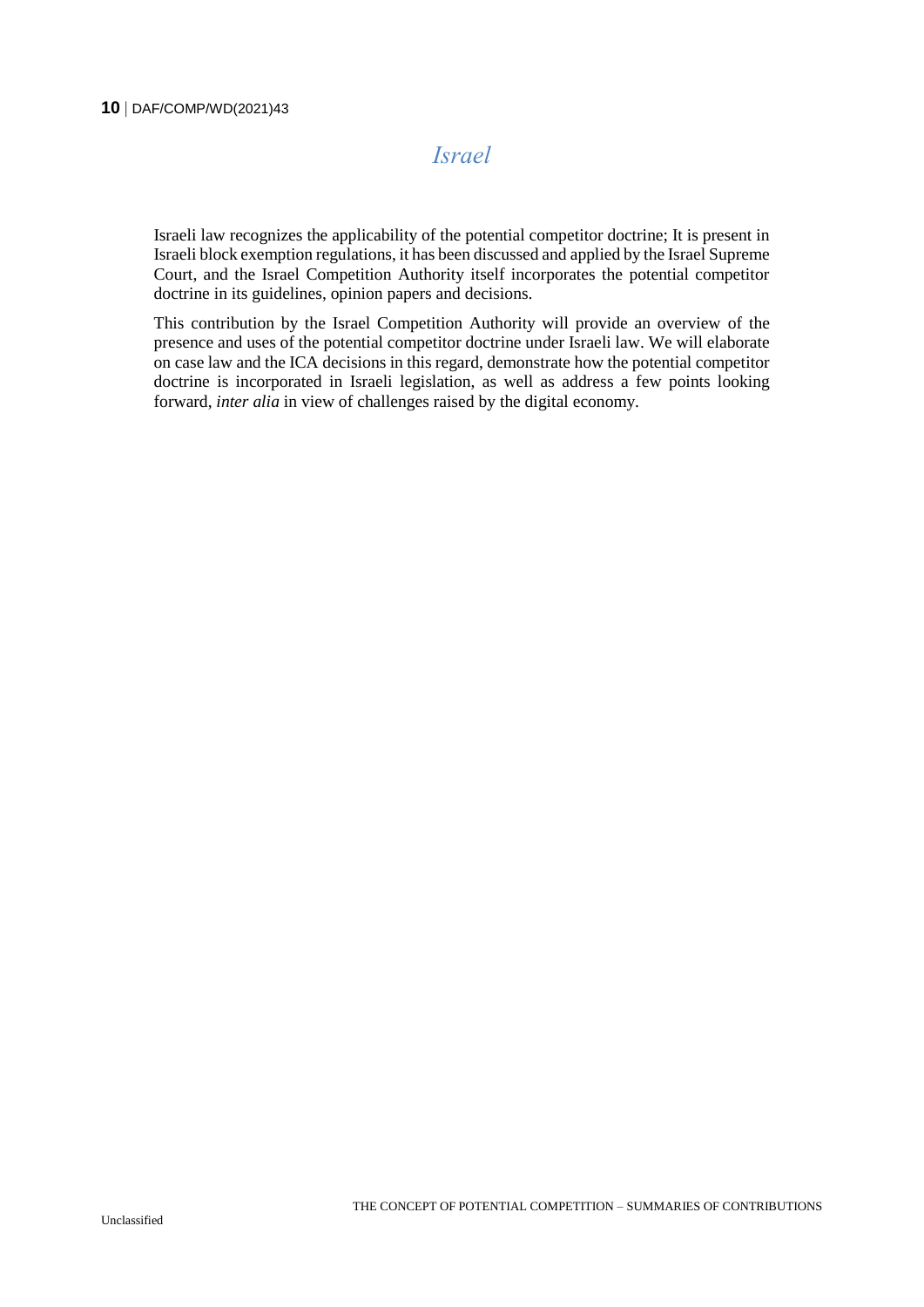#### *Mexico*

<span id="page-10-0"></span>This document presents an overview on how the IFT, as competition authority and regulator of the telecommunications and broadcasting sector in Mexico, addresses the analysis of potential competition and barriers to entry, through a special investigation procedure to determine the existence of essential facilities or barriers to competition, established in the competition law. Additionally, it considers various provisions on competition policy in the sectoral law that favor the existence of potential competition. The IFT shares its practical criteria to analyze potential competition and relevant case studies that exemplify how this practical criteria was applied in:

- 1. *Red Compartida* (wholesale shared network) and AT&T's acquisition of Nextel Mexico;
- 2. Radio spectrum bidding procedures; and
- 3. Granting of radio broadcasting concessions for non-commercial use (social, for communities and indigenous groups; and public, for private higher education institutions, civil associations and individuals, with cultural, scientific, educational, or community purposes).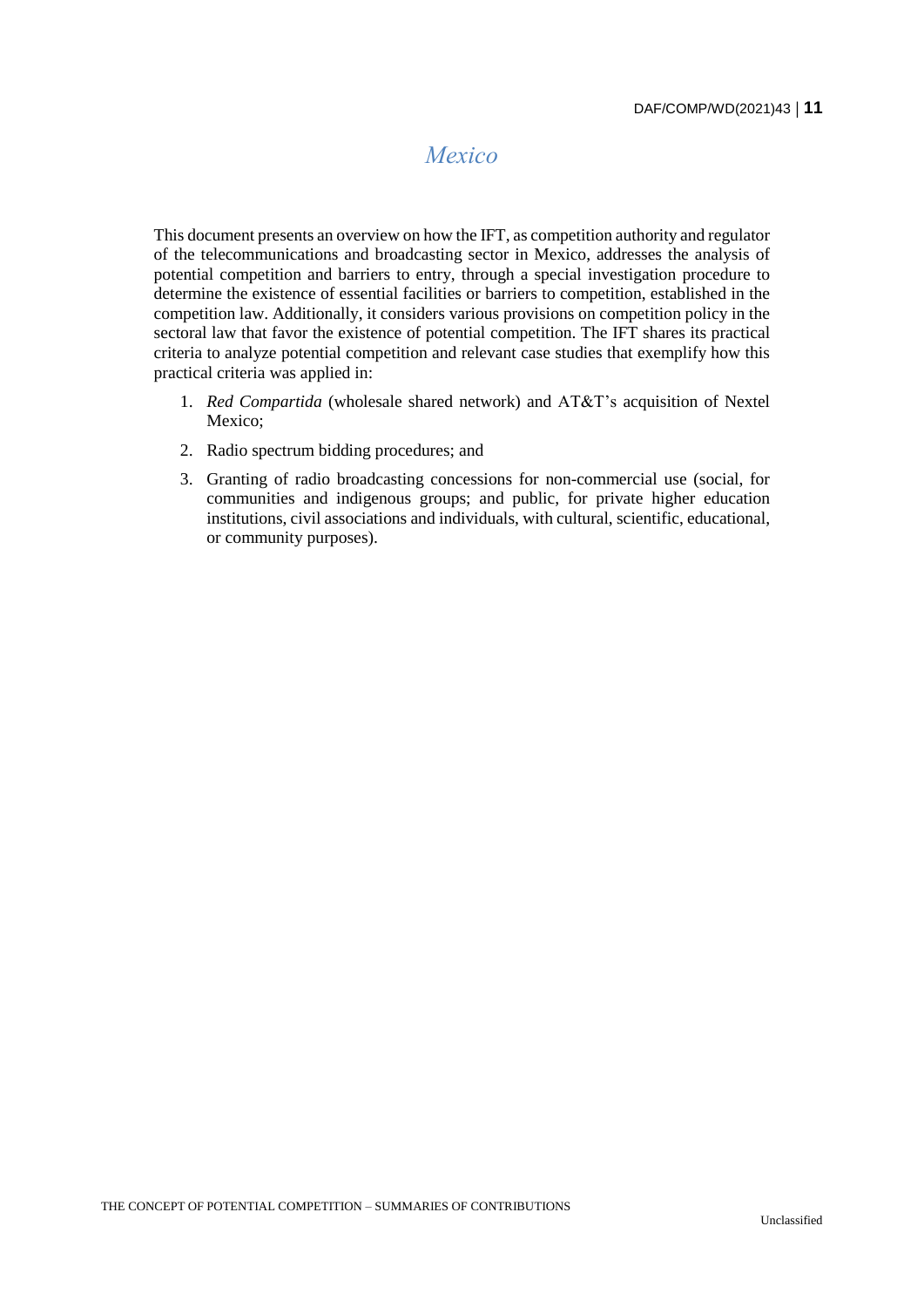#### *Russian Federation*

<span id="page-11-0"></span>Digital services are becoming more widespread, while their functioning and further development are based primarily on the collection and processing of data.

From the point of view of competition, particular concern is the growing economic concentration in certain areas, including the processes of differentiation (in terms of participants and/or services provided) of digital platforms and their transformation into digital ecosystems.

In this context, questions about data portability contained in various services and on digital platforms, as well as their interoperability, are becoming more relevant and require special attention from the competition authorities.

Given the lack of industry regulation and the importance of data portability and interoperability issues to ensure competition in the digital economy, the FAS Russia in its practice pays special attention to issues related to access to data and their impact on the market power of business entities.

Currently, the Government of the Russian Federation is considering amendments to the Federal Law of July 26, 2006 No. 135-FZ "On Protection of Competition" (the so-called "fifth antimonopoly package").

The adoption of the amendments will allow the antimonopoly authority to respond in a timely and flexible manner to the challenges of the digital economy, including issues related to data circulation.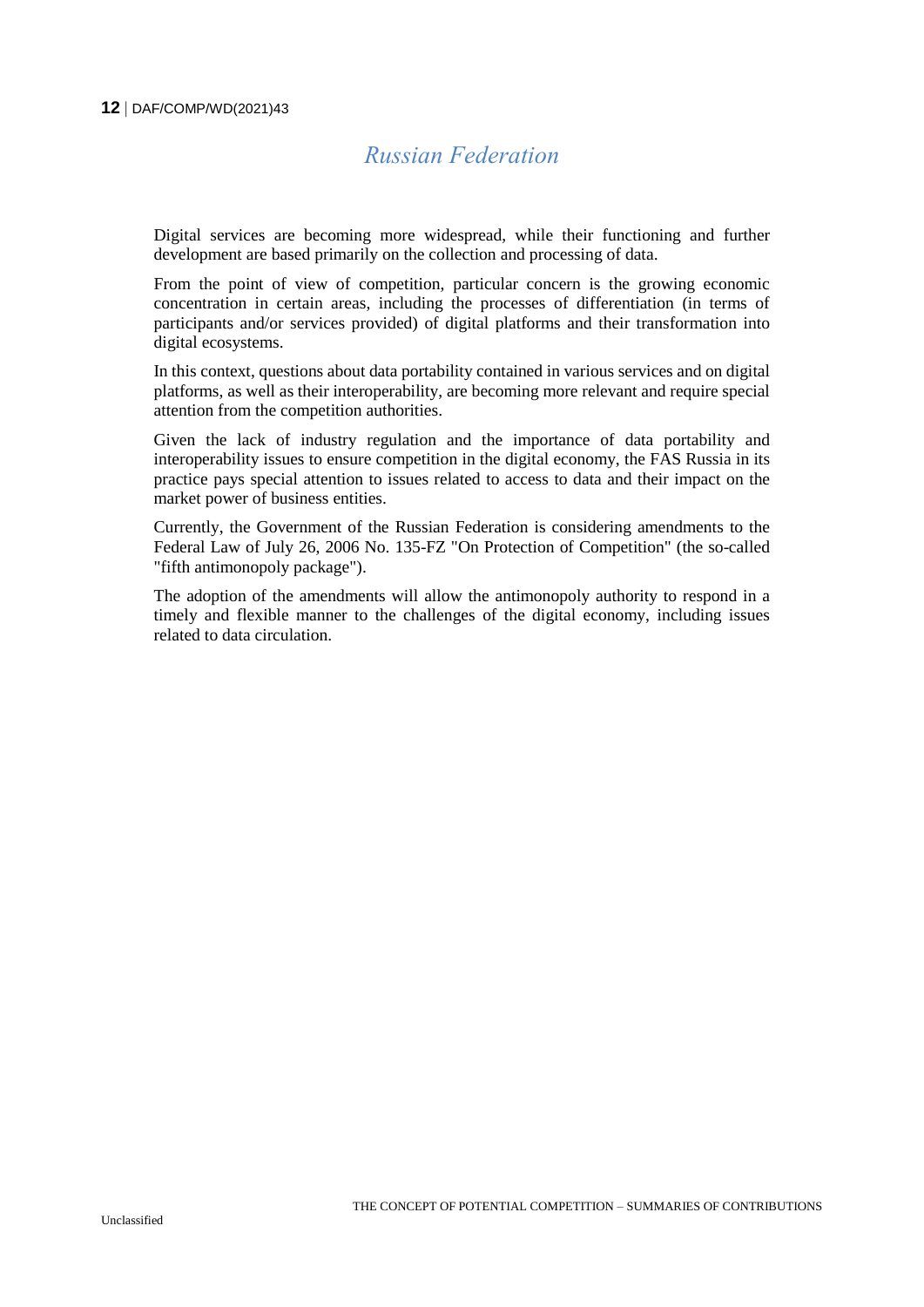## *South Africa*

<span id="page-12-0"></span>Global antitrust enforcement in digital markets has resulted in renewed interest in the assessment of potential competition in merger control. The primary focus of this interest is the pattern of acquisitions of start-ups by the global tech giants, and the concern that these giants are entrenching their position by acquiring future competitors to themselves. However, a different potential competition issue is emerging in developing markets such as South Africa, which is that of the potential entrant buying the incumbent instead of the other way around.

Outside of the globally dominated search, social media, smartphone operating systems and app stores, there is a vast array of digital markets where there is scope for local entrepreneurs to replicate the business models of tech companies in other markets and establish a first mover advantage. This is particularly where global firms need to make country-specific investments in infrastructure, localisation or even just brand marketing to bring the consumer side on board. Whilst some tech companies such as Uber and Netflix have been quick to roll out globally to pre-empt such entry, this is not always the case or not always successful. In South Africa we have seen the emergence of leading local incumbents in eCommerce, classifieds, fintech, travel  $\&$  accommodation aggregators and food delivery.

In these circumstances, the potential late entry of established tech companies from mature jurisdictions into developing markets may occur in the face of an entrenched local incumbent. The local incumbent has advantages from being the first mover, including an existing and expanding user base, strong brand recognition, local data and information to calibrate the model, and profitability to fund ongoing consumer acquisition. Established firms from other markets also have advantages, making them strong potential entrants compared to local start ups, including established technology platforms, business models and cash flow/venture capital from existing operations to fund scaled entry at lower unit costs.

The locally dominant platform may be comfortable in facing off local threats, but less so in facing off against a global firm with more resources and its own advantages. For both the global firm and the local dominant firm, the war of attrition based on head-to-head competition may be a far less desirable and uncertain outcome than teaming up through an acquisition. Furthermore, the entry counterfactual also facilitates a deal. This is because the local incumbent is likely to see reduced profitability and growth in the entry counterfactual making shareholders willing to discount current firm value for a deal. This deal discount simultaneously makes an acquisition more attractive to the global giant relative to greenfields entry. Aside from the loss of potential competition, the complementary assets of the global firm may further entrench the local market leader and raise barriers to the entry / expansion of rivals. This is precisely the context which played out in the prohibited acquisition of WeBuyCars by Naspers (Prosus) in the market for guaranteed purchase used car marketplaces discussed in the submission.

The submission goes further to state that in concentrated developing country markets, there is an incentive for larger firms to expand into adjacent markets much like digital market economies of scope. The larger firms also represent stronger potential entrants than smaller entrants given the barriers faced by new entrants and the complementary assets that facilitate scaled entry by larger firms. However, the benefits of such expansion may be lost where the strategy is one of acquisition of a leading firm in the adjacent market rather than organic growth or the acquisition of a smaller market player which is assisted to grow. In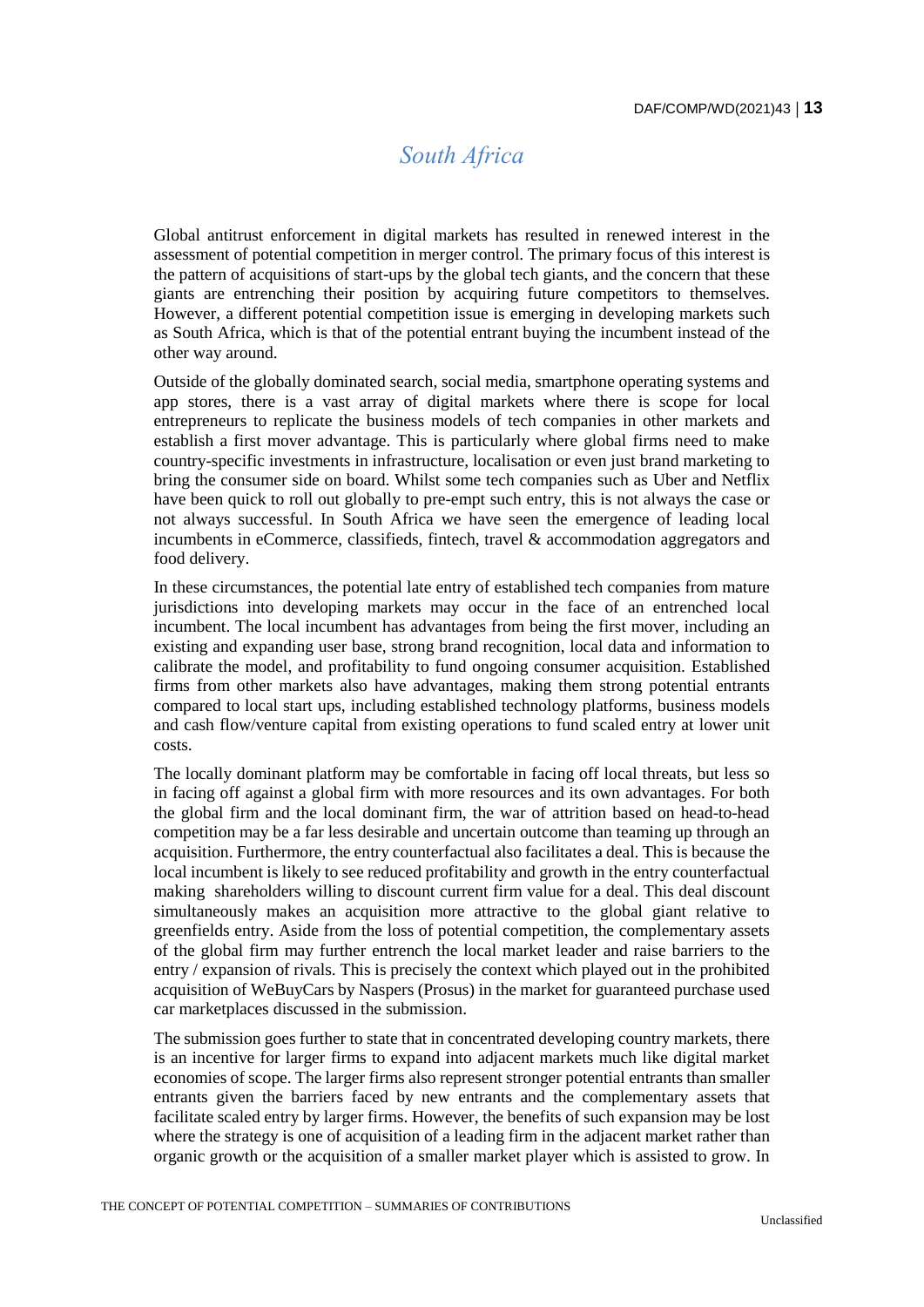#### **14** DAF/COMP/WD(2021)43

the interests of erring on the side of competition and promoting longer term competitive markets, it may be of interest for competition authorities to look far more sceptically at the acquisition of a leading market player by a large firm in an adjacent market. This may include a longer-term perspective on the prospects of entry that is focused on incentives to do so rather than whether there are immediate plans to do so.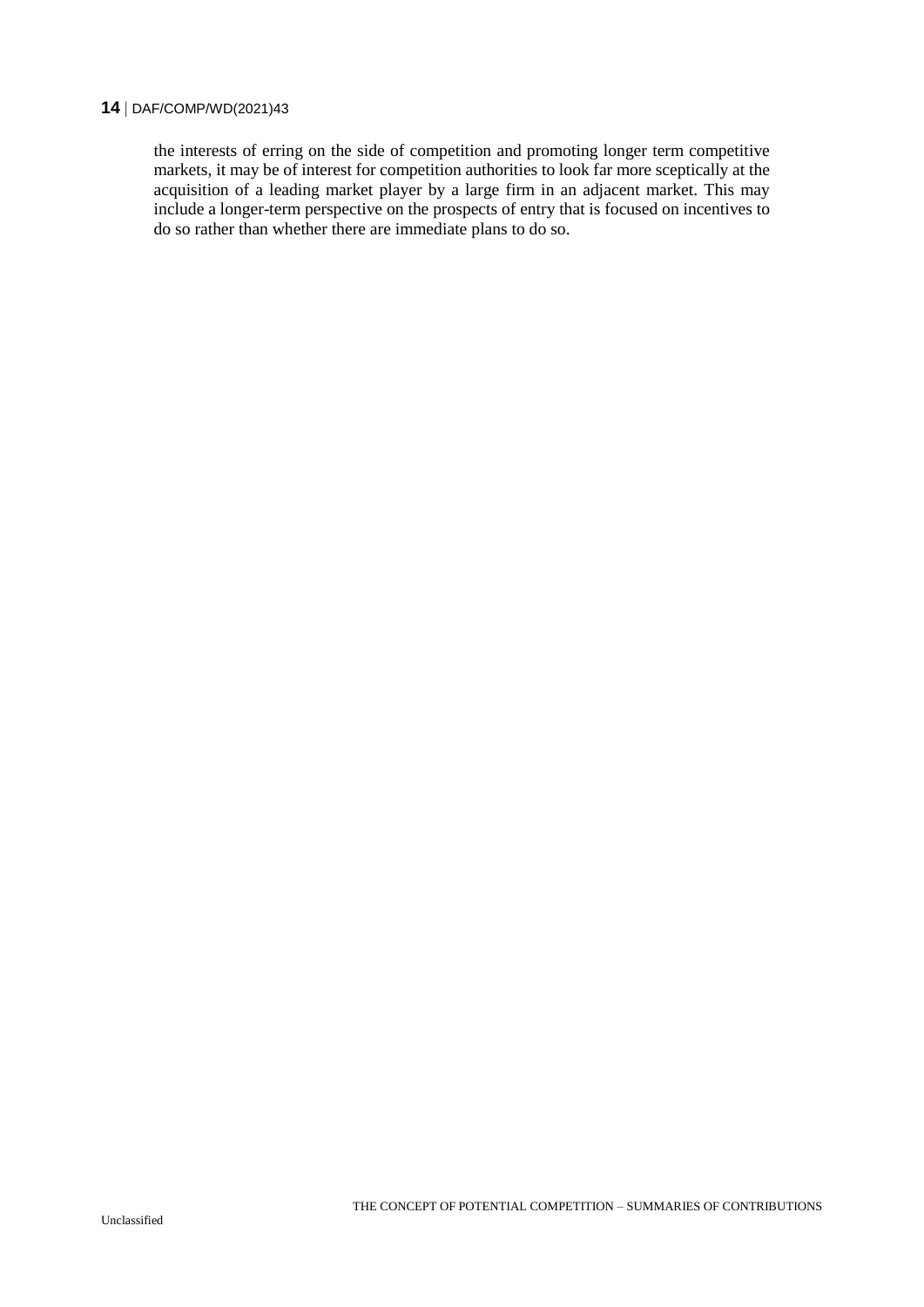#### *Spain*

<span id="page-14-0"></span>The concept of potential competition is at the core of Competition Law and it is of the utmost importance for the application of articles 101 TFEU and 1 SCA, 102 TFEU and 2 SCA, and from a merger perspective.

Regarding the concept itself, one undertaking can be considered as a potential competitor of another undertaking when, if there is a price increase of the products in question, the former would undertake the necessary steps and investments to enter the relevant market of the latter in a short period of time.

Although the timeframe for considering entry depends on (among others) the facts of the case at hand, its legal and economic context, entry is usually considered timely if it takes place within a 2-3 years period.

The assessment of entry has to be based on realistic grounds, not being sufficient the mere theoretical possibility to enter a market.

The case law and decisional practice from the courts and competition authorities provide very useful indications regarding the assessment of potential competition.

This article will examine and analyse that case law and decisional practice, in order to elaborate on the application of potential competition and its elements from a triple perspective: 101 TFEU and 1 SCA, 102 TFEU and 2 SCA, and from a merger perspective.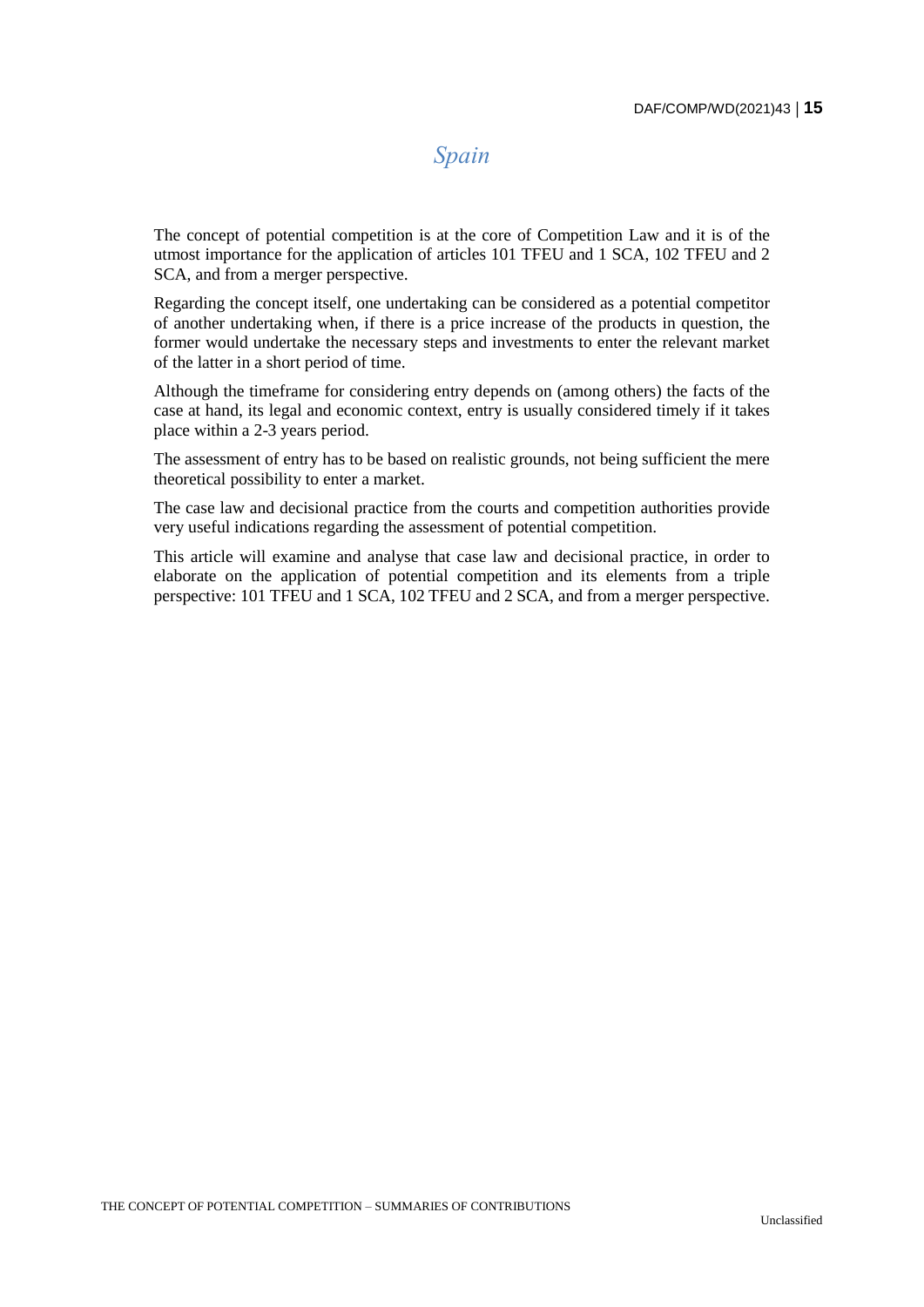#### *Turkey*

<span id="page-15-0"></span>With the rise of the potential competition concept, it has taken its place on the agenda of the Turkish Competition Authority (TCA) like other antitrust authorities around the world. First, in the latest preliminary findings report on its e-marketplace sector inquiry, the TCA presented the potential competition concerns derived from the practices in the e-platforms market.

In the aforementioned inquiry, it is stated that killer acquisitions may completely hinder market entries since entry barriers are already structurally high. It is concluded that the academic studies are yet to claim that the acquisition of nascent undertaking will cause harm in the end. According to the TCA, a more conservative and stricter approach towards these platforms should be adopted since the e-marketplace platforms differ from the traditional markets to a great extent. Lastly, the gatekeeper companies are thought to notify all kinds of merger and acquisition practices no matter what the turnover of the acquired company is.

The most recent development in merger control has been the adoption of the SIEC test 16 years after the EU's recognition. On the other hand, there is no case law in relation to killing zones, killer acquisitions of nascent undertakings yet. So, it is too early to comment on how the TCA's treatment of potential competition will be. However, as stated above, the literature review on innovation competition has been achieved and referred to in the preliminary findings report on its e-marketplace sector inquiry.

Another field in which potential competition concerns are mostly discussed is par-for-delay agreements that pharma giants impose on generics production companies. Although there is no case law on a license settlement agreement that became subject to the authority scrutiny, it would not be true there is not any Board decision to which pay-for-delay agreements are referred. There are all exemption cases in which non-compete clauses are questioned to understand whether the parties of the agreement try to conceal a delay of a drug release.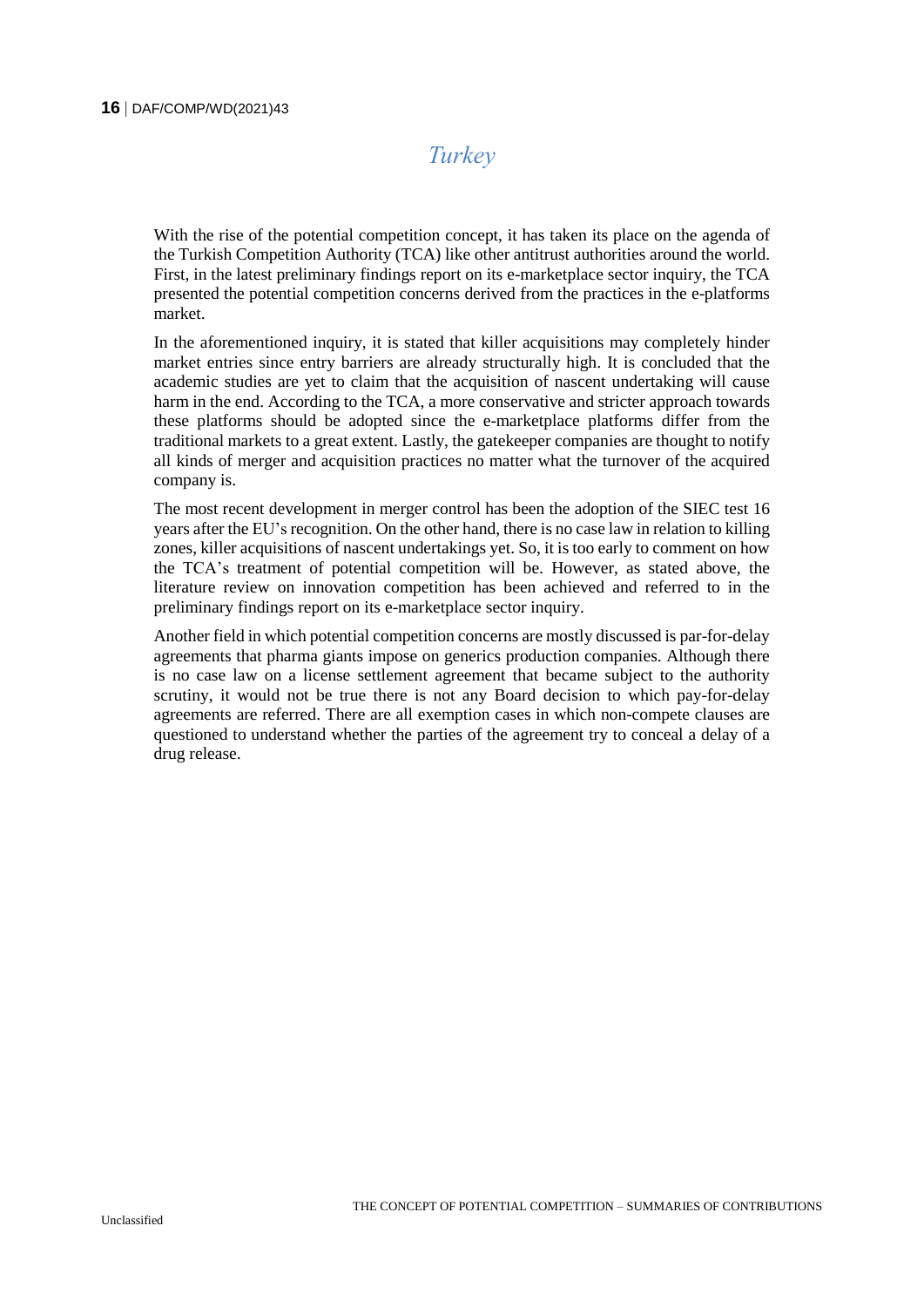#### *United Kingdom*

<span id="page-16-0"></span>Potential competition means the constraint undertakings currently outside a market are able to exert through the prospect that they will enter that market. At the moment undertakings enter they become actual competitors. Until then potential competition merits equal protection in law to actual competition. If this were not the case, undertakings would be able to deny consumers the benefits of actual competition by preventing it from materialising.

Potential competition is therefore not hypothetical: it has real-world implications. Undertakings already on the market, or considering entering, can be expected to take into account the prospect of other undertakings entering, and to adapt their behaviour accordingly.

This paper sets out the approach of the UK Competition and Markets Authority (CMA) when considering potential competition issues with reference to the CMA's mergers and antitrust guidance and experience.

The paper is structured as follows:

- Section 2 explains the CMA's approach to assessing mergers where the elimination of potential or dynamic competition may give rise to horizontal unilateral effects and its approach to assessing barriers to entry in mergers, with reference to the CMA's published Merger Assessment Guidelines (MAGs) which were recently revised in March 2021. This is considered under the following headings:
	- a. Definition of potential competition
	- b. Ways in which a merger can lessen competition
		- I. Loss of future competition
		- II. Loss of Dynamic competition
	- c. Considerations of entry and expansion as a countervailing factor in mergers.
- Section 3 considers the treatment and assessment of potential competition issues in UK antitrust cases. After reflecting on the legal test for potential competition (3a), it explains the CMA's experience by reference to several case studies (3b) under the following headings:
	- a. Agreements and concerted practices between potential competitors
	- b. Exclusion of potential competitors.